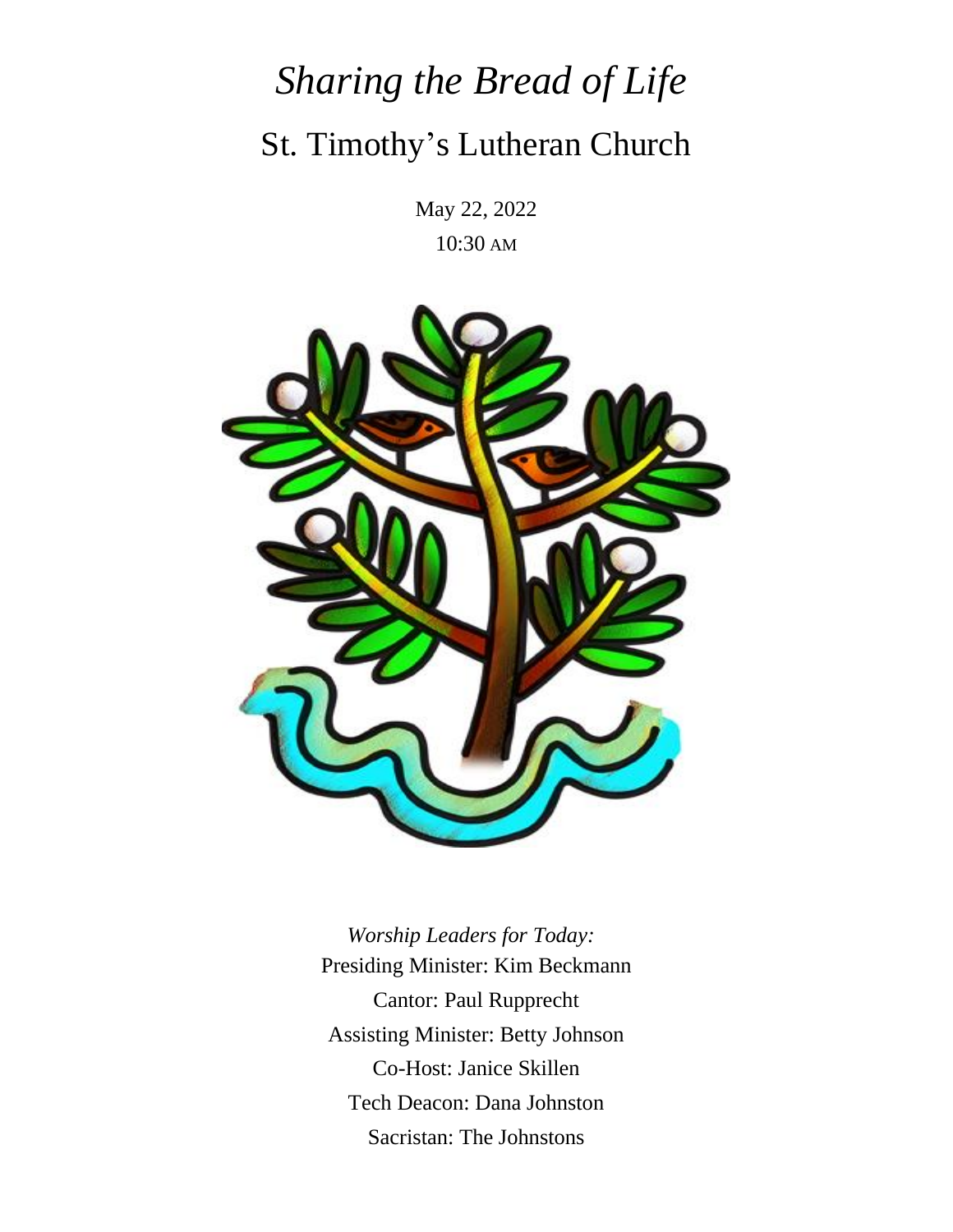#### **Introduction to the Day**

Visions and a renewal of creation abound in the readings for the sixth Sunday of Easter. Paul has a vision about what to do. John has a vision of what will be when heaven comes to earth and the eternal city is founded beside the tree of life. Jesus provides visions of peace that surpasses human understanding and power beyond human imagination.

#### **First Reading:** Acts 16:9-15

A vision compels Paul to move his ministry into Greece, and to a gathering of believers "down by the river". There he meets Lydia, an important person in the business community, whose heart has been opened by God to receive the gospel. Her conversion and baptism provide the impetus for the founding of the church at Philippi.

#### **Second Reading:** Revelation 21:10, 22--22:5

John's vision of a new Jerusalem coming out of heaven provides continuity with God's past actions. Yet in this new city, God's presence replaces the temple, and the glory of God and the Lamb supplants sun and moon. The tree of life provides healing for all the nations and the clean clear river flows by the throne of God. Creation is restored!

#### **Gospel:** John 14:23-29

As Jesus talks of returning to the Father, he promises to send the Advocate, the Holy Spirit, who will teach Jesus' followers and remind them of all that Jesus taught. Even more, those in whom God makes a home will experience a peace that overcomes fear.

#### **Friends in Christ, Past and Present**

#### **Tuesday, May 24, 2022 Nicolaus Copernicus, died 1543; Leonhard Euler, died 1783; scientists**

These two men were both scientists who helped to explain the wonders of God's universe. Copernicus is best known for promoting the idea that the sun, not the earth, is at the center of our solar system. Euler was one of the founders of pure mathematics, and contributed to many other fields.

#### **Friday, May 27, 2022 John Calvin, renewer of the church, died 1564**

Gifted both as a systematic theologian and as an interpreter of scriptures, Calvin embraced the Reformation, and as a preacher in Geneva, Switzerland, brought a theocratic government to it. He is regarded as the father of the Reformed churches.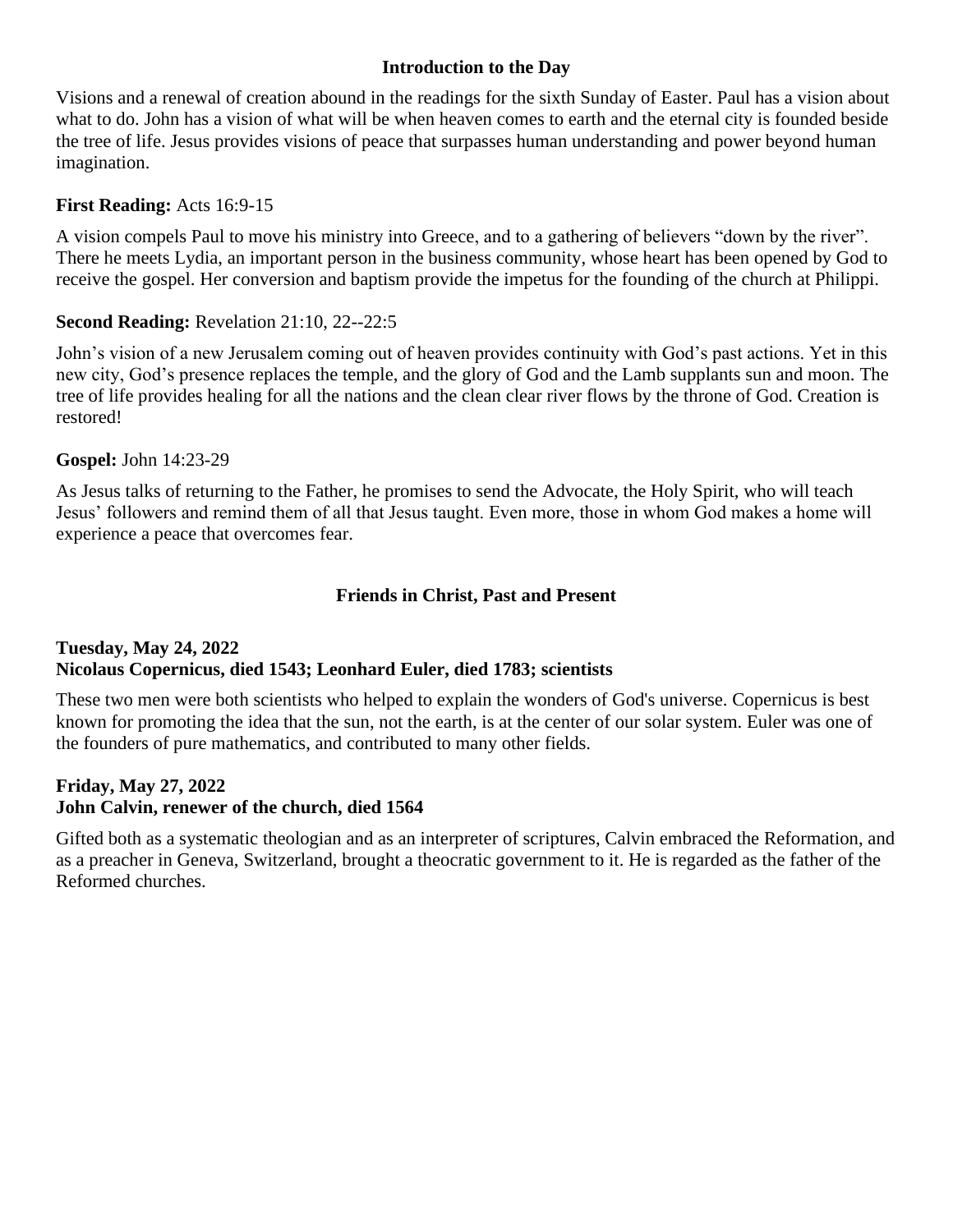## **Sixth Sunday of Easter – Blessing of Gardens**

#### **WELCOME**

#### **THANKSGIVING FOR BAPTISM**

All may make the sign of the cross, the sign marked at baptism, as the presiding minister begins.

PRESIDING MINISTER: Alleluia! Christ is risen. ALL: **Christ is risen indeed. Alleluia!**

> In the waters of baptism, we have passed over from death to life with Jesus Christ, and we are a new creation. For this saving mystery, and for this water, let us bless God, who was, who is, and who is to come.

*Water may be poured into the font as the presiding minister gives thanks.*

We thank you, God, for your river of life, flowing freely from your throne: through the earth, through the city, through every living thing.

You rescued Noah and his family from the flood; You opened wide the sea for the Israelites. Now in these waters you flood us with mercy, and our sin is drowned forever. You open the gate of righteousness and we pass safely through.

In Jesus Christ, you calm and trouble the waters. You nourish us and enclose us in safety. You call us forth and send us out. In lush and barren places, you are with us. You have become our salvation.

Now breathe upon this water and awaken your church once more. Claim us again as your beloved and holy people. Quench our thirst; cleanse our hearts; wipe away every tear.

To you, our Beginning and our End, our Shepherd and Lamb, be honor, glory, praise, and thanksgiving, now and forever.

#### ALL: **Amen.**

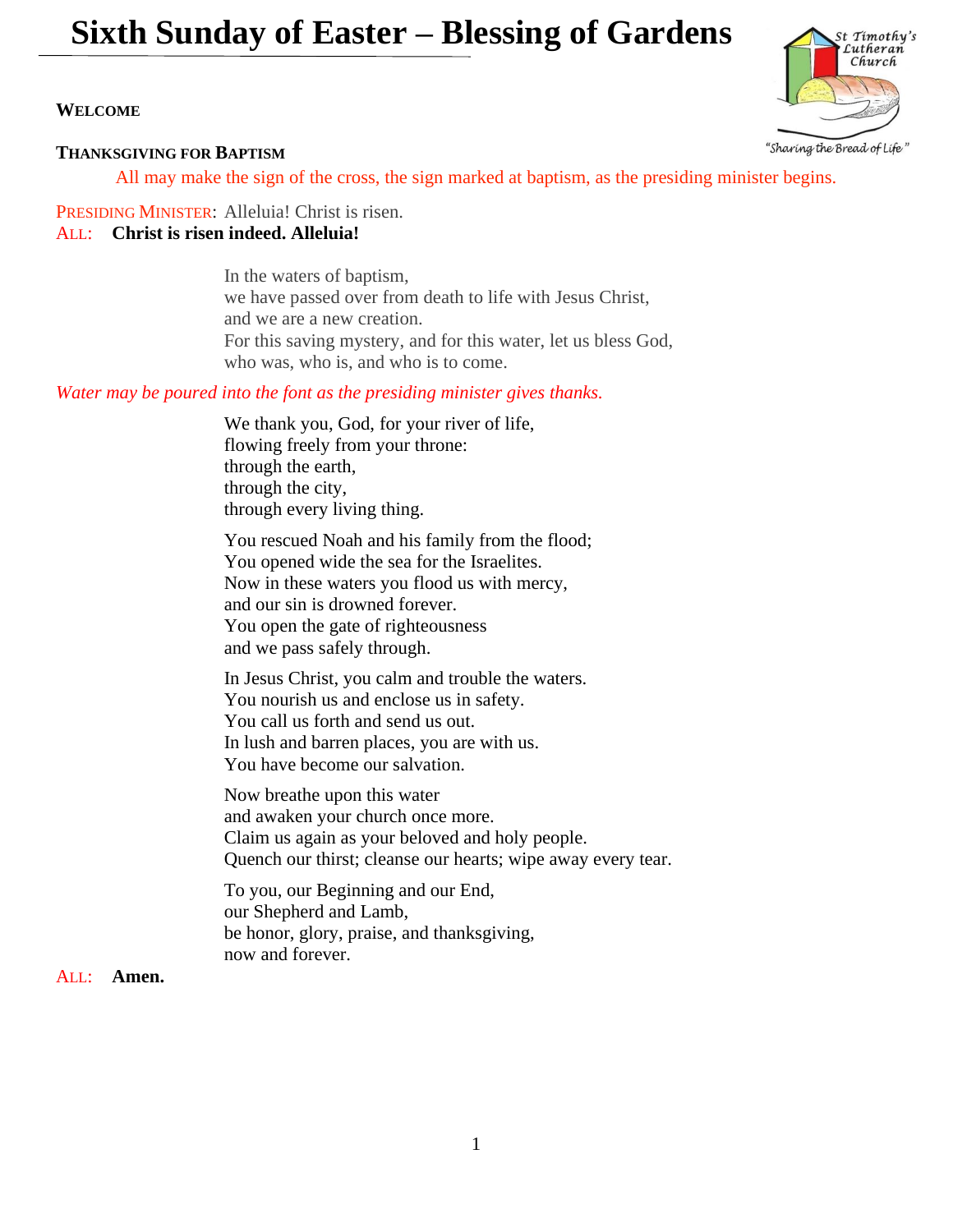#### **GATHERING SONG:** #377 Alleluia! Jesus is risen! (v. 4)

| <b>4</b> Weeping, be gone; sorrow, be silent: | Refrain                            |
|-----------------------------------------------|------------------------------------|
| death put as under, and Easter is bright.     | Jesus is risen and we shall arise. |
| Cherubim sing: O grave, be open!              | Give God the glory! Alleluia!      |
| Clothe us in wonder, adorn us in light        |                                    |

#### **GREETING**

PRESIDING MINISTER: The grace of our Lord Jesus Christ, the love of God, and the communion of the Holy Spirit be with you all.

#### ALL: **And also with you.**

**HYMN OF PRAISE:** #380 Hallelujah! Jesus Lives! v. 5

Hallelujah! Angels sing! Join with us in hymns of praise. Let your chorus swell the strain Which our feebler voices raise: Glory to our God above And on earth his peace and love!

#### **PRAYER OF THE DAY**

#### ASSISTING MINISTER: Let us pray.

Bountiful God, you gather your people into your realm, and you promise us food from your tree of life. Nourish us with your word, that empowered by your Spirit we may love one another and the world you have made, through Jesus Christ, our Savior and Lord, who lives and reigns with you and the Holy Spirit, one God, now and forever.

ALL: **Amen.**

#### **THE WORD**

#### **FIRST READING:** Acts 16:9-15

<sup>9</sup>During the night Paul had a vision: there stood a man of Macedonia pleading with him and saying, "Come over to Macedonia and help us." <sup>10</sup>When he had seen the vision, we immediately tried to cross over to Macedonia, being convinced that God had called us to proclaim the good news to them.

<sup>11</sup>We set sail from Troas and took a straight course to Samothrace, the following day to Neapolis, <sup>12</sup>and from there to Philippi, which is a leading city of the district of Macedonia and a Roman colony. We remained in this city for some days. <sup>13</sup>On the sabbath day we went outside the gate by the river, where we supposed there was a place of prayer; and we sat down and spoke to the women who had gathered there. <sup>14</sup>A certain woman named Lydia, a worshiper of God, was listening to us; she was from the city of Thyatira and a dealer in purple cloth. The Lord opened her heart to listen eagerly to what was said by Paul. <sup>15</sup>When she and her household were baptized, she urged us, saying, "If you have judged me to be faithful to the Lord, come and stay at my home." And she prevailed upon us.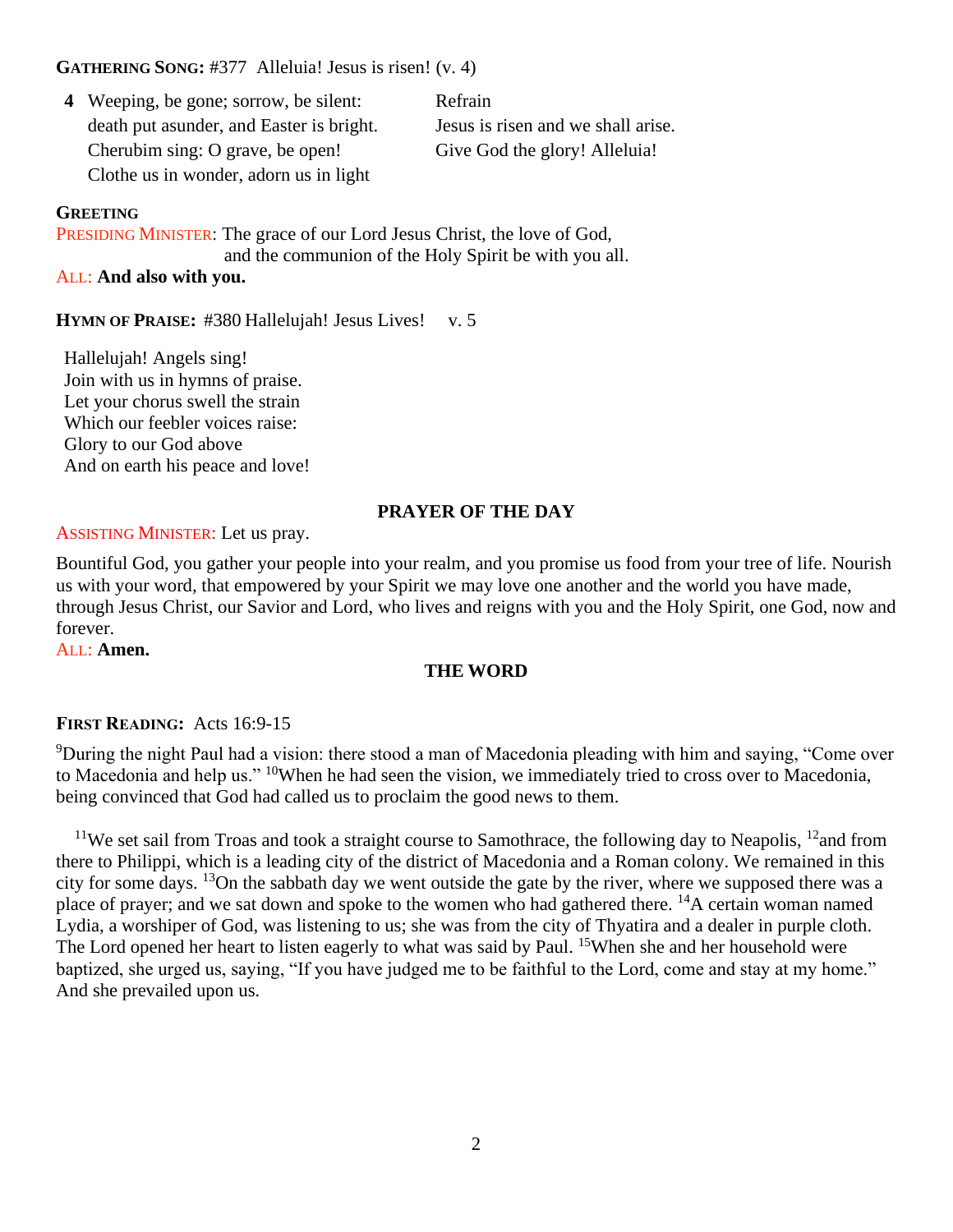#### **PSALM:** 67

May God be merciful to us and bless us; **may the light of God's face shine upon us.** Let your way be known upon earth, **your saving health among all nations.** Let the peoples praise you, O God; **let all the peoples praise you.** Let the nations be glad and sing for joy, **for you judge the peoples with equity, and guide all the nations on earth.** Let the peoples praise you, O God; **let all the peoples praise you.** The earth has brought forth its increase; **God, our own God, has blessed us.** May God give us blessing, **and may all the ends of the earth stand in awe.**

#### **SECOND READING:** Revelation 21:10, 22--22:5

 $10$ And in the spirit [one of the angels] carried me away to a great, high mountain and showed me the holy city Jerusalem coming down out of heaven from God.

 $^{22}$ I saw no temple in the city, for its temple is the Lord God the Almighty and the Lamb.  $^{23}$ And the city has no need of sun or moon to shine on it, for the glory of God is its light, and its lamp is the Lamb. <sup>24</sup>The nations will walk by its light, and the kings of the earth will bring their glory into it. <sup>25</sup>Its gates will never be shut by day and there will be no night there. <sup>26</sup>People will bring into it the glory and the honor of the nations. <sup>27</sup>But nothing unclean will enter it, nor anyone who practices abomination or falsehood, but only those who are written in the Lamb's book of life.

 $^{22:1}$ Then the angel showed me the river of the water of life, bright as crystal, flowing from the throne of God and of the Lamb <sup>2</sup>through the middle of the street of the city. On either side of the river is the tree of life with its twelve kinds of fruit, producing its fruit each month; and the leaves of the tree are for the healing of the nations. <sup>3</sup>Nothing accursed will be found there any more. But the throne of God and of the Lamb will be in it, and his servants will worship him; <sup>4</sup>they will see his face, and his name will be on their foreheads. <sup>5</sup>And there will be no more night; they need no light of lamp or sun, for the Lord God will be their light, and they will reign forever and ever.

**GOSPEL:** John 14:23-29

PRESIDING MINISTER: The holy gospel according to John.

#### ALL: **Glory to you, O Lord**

 $^{23}$ Jesus answered [Judas (not Iscariot),] "Those who love me will keep my word, and my Father will love them, and we will come to them and make our home with them. <sup>24</sup>Whoever does not love me does not keep my words; and the word that you hear is not mine, but is from the Father who sent me.

<sup>25"</sup>I have said these things to you while I am still with you. <sup>26</sup>But the Advocate, the Holy Spirit, whom the Father will send in my name, will teach you everything, and remind you of all that I have said to you. <sup>27</sup>Peace I leave with you; my peace I give to you. I do not give to you as the world gives. Do not let your hearts be troubled, and do not let them be afraid. <sup>28</sup>You heard me say to you, 'I am going away, and I am coming to you.' If you loved me, you would rejoice that I am going to the Father, because the Father is greater than I.  $^{29}$ And now I have told you this before it occurs, so that when it does occur, you may believe." PRESIDING MINISTER: This is the Gospel of the Lord,

ALL: **Praise to you, O Christ.**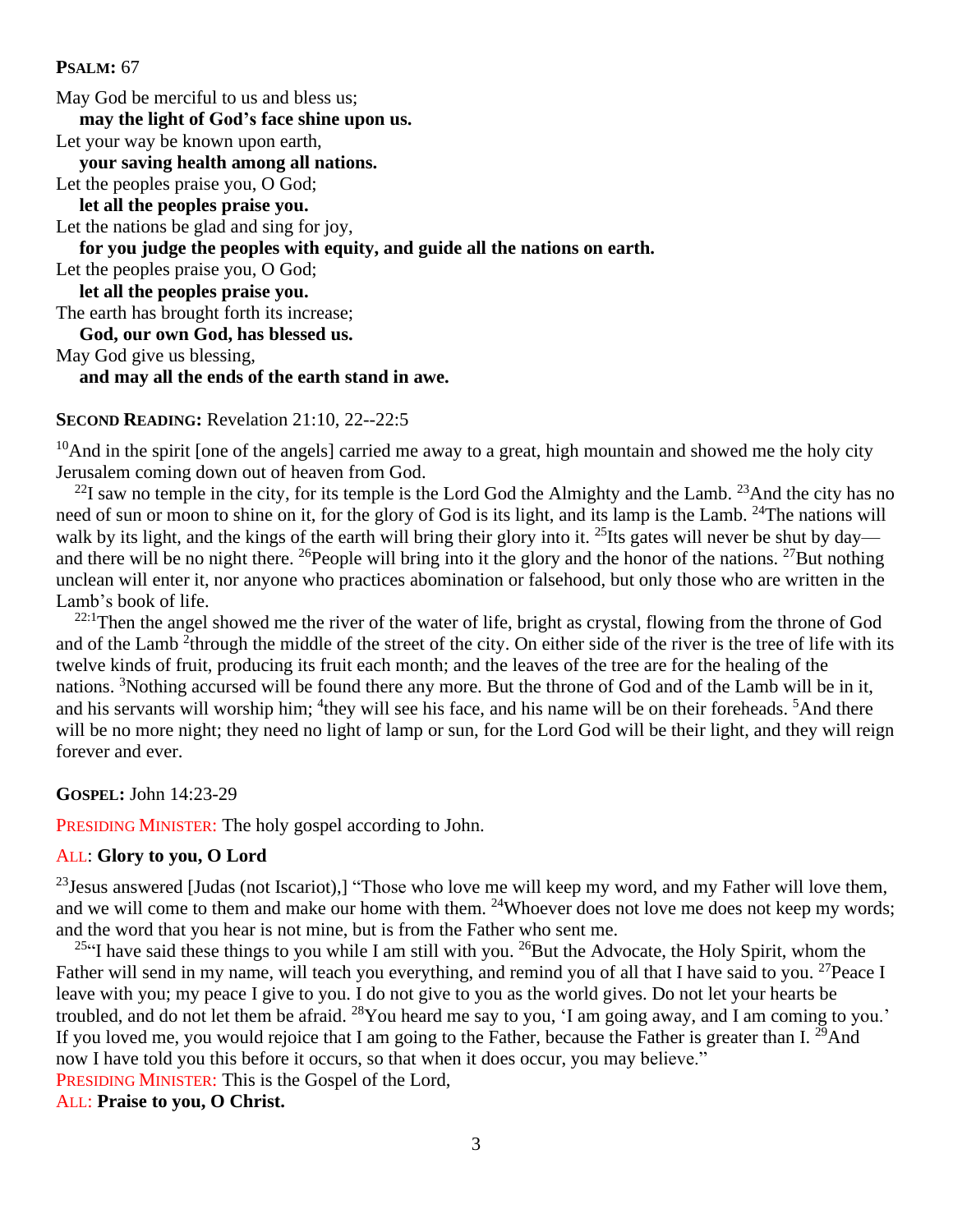#### INTERACTIVE TIME: BLESSING OF SOIL, SEED, WATER AND OUR GARDENS AND GARDENERS

#### *Prayer for Seeds (hold seed aloft)*

Creating God, you have given seed for the sower and bread to the people.

#### **Nourish, protect, and bless the seeds which your people are sowing in hope.**

By your loving and bountiful giving, may they bring forth their fruit in due season, through the one who rose up from the dead and shares with us the bread of life, Jesus Christ our Lord. **Amen.**

#### *Prayer for the Soil (hold soil aloft)*

Giver of life, we give you thanks that in the richness of the soil. Nature awakens your call to spring.

#### **We praise you for the smell of freshly tilled earth, the beauty of a cleanly cut furrow, and a well-prepared garden.**

#### **We ask that you help us to be good stewards of the land.**

Bless the soil that nurtures the seed, and the hands that work it, in the name of the one who gives us new life, Jesus Christ our Lord.

**Amen.**

#### *Prayer for Water and Rain (hold water aloft)*

Sustaining God, we receive the fruits of the earth from you.

#### **We give you thanks for the smell of the earth after rain, for its welcome cooling,**

**and its necessary hydration for the land.**

**We ask that the rain come as often as it is needed**

**so that crops may flourish and the coming harvest be bountiful.**

In the name of the one who has led us to the rivers and healing waters of life, Jesus Christ our Lord.

 **Amen.**

#### *Prayer for Gardeners and our Tools of the Trade (hold your gardening implements aloft)*

God in whose creating and sustaining image we are created and sustained, bless all farmers and gardeners.

#### **We lift up the tools of our trade and the work of our hands to you.**

**Bless us as we work the soil, plant the seeds, and water our plants.**

We pray this in the name of the one whom Mary supposed was a gardener outside the tomb that first Easter day, Jesus Christ our Lord.

#### **Amen.**

#### *Prayer for it Coming Together in our Butterfly and Community Food Gardens, the "inside out" church*

God of Easter's new life and abundance, we bless the bees and butterflies as a sign of your harmonious and productive community of faith in the church and for the gifts of pollination that spreads life, goodness and fertility across the land.

#### **We see in these creatures a sign of resurrection hope and abundance**

**to share with our neighborhood.**

**Bless our new ministry with such new life.**

**Give us willing hands and the desire to tend these gardens**

#### **in ways that allow us reach out to neighbors and partners**

#### **to make connections that build community**.

We dedicate this new ministry in the name of the one who like a seed that has fallen to the earth and died, only to rise in abundance for the sake of the world and for the sake of love, Jesus Christ our Lord.

 **Amen.**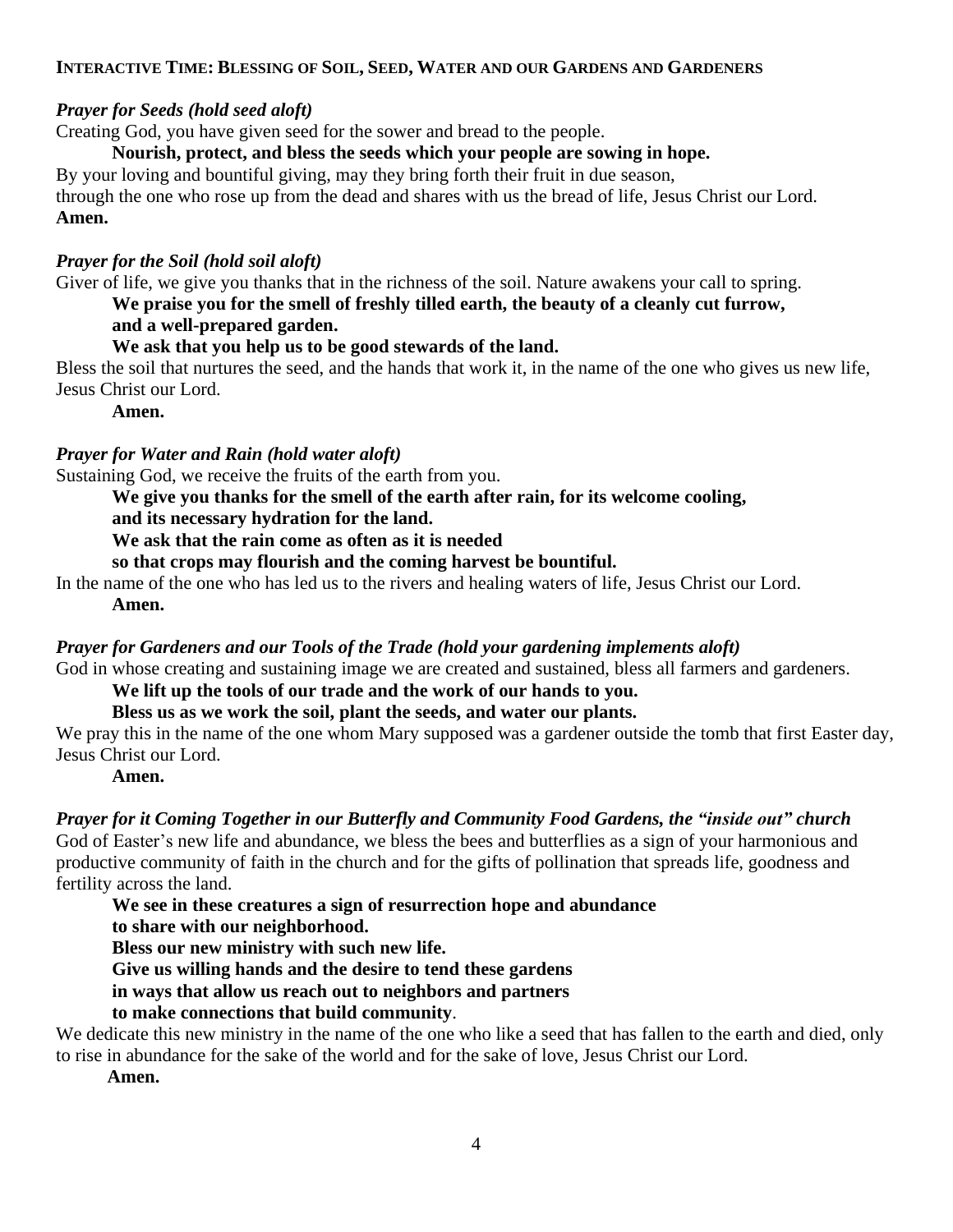To bless the earth God sends us from heav'n's abundant store the waters of the springtime, enriching it once more.

The seed by God provided is sown o'er hill and plain, and then come gentle showers to bless the springing grain.

With grain the fields are covered; the flocks in pastures graze; all nature joins in singing a joyful song of praise.

#### **SERMON**

#### **HYMN OF THE DAY:** #631 Love divine, all loves excelling (v. 1)

**1** Love divine, all loves excelling, Joy of heav'n, to earth come down! Fix in us thy humble dwelling, all thy faithful mercies crown. Jesus, thou art all compassion, pure, unbounded love thou art; visit us with thy salvation, enter ev'ry trembling heart.

#### **PRAYERS OF THE PEOPLE:**

ASSISTING MINISTER: Please feel free to unmute yourselves to join in these prayers of the people. Set free from captivity to sin and death, we pray to the God of resurrection for the church, people in need, and all of creation.

#### *A brief silence.*

God of new life, open your church to unexpected ways your Spirit is at work. Guide St Timothy's and the work of our call committee in visioning, partnership, and planning. Surround us with peace. God, in your mercy, **Receive our prayer.**

Give a vision of increase and abundant harvest for farmers, laborers, and gardeners who are beginning their growing season. Join their efforts with the goodness of creation to feed all living things. God, in your mercy, **Receive our prayer.**

Shine your light of wisdom and peace among nations, especially in bringing an end to the aggression in Ukraine. When those in power seek to assert dominance over others, confound their ways and make them yield to your humble authority. God, in your mercy,

#### **Receive our prayer.**

Convict hearts in our own nation and faith communities to rise up against the violence and destruction of racism, and the structures and laws that support white supremacy. Create places filled with hospitality where hurting people find your loving presence and wholeness. Give safe haven to those who seek healing, liberation, or peace especially: (*pause as members of the community name those in need of God's clear presence*)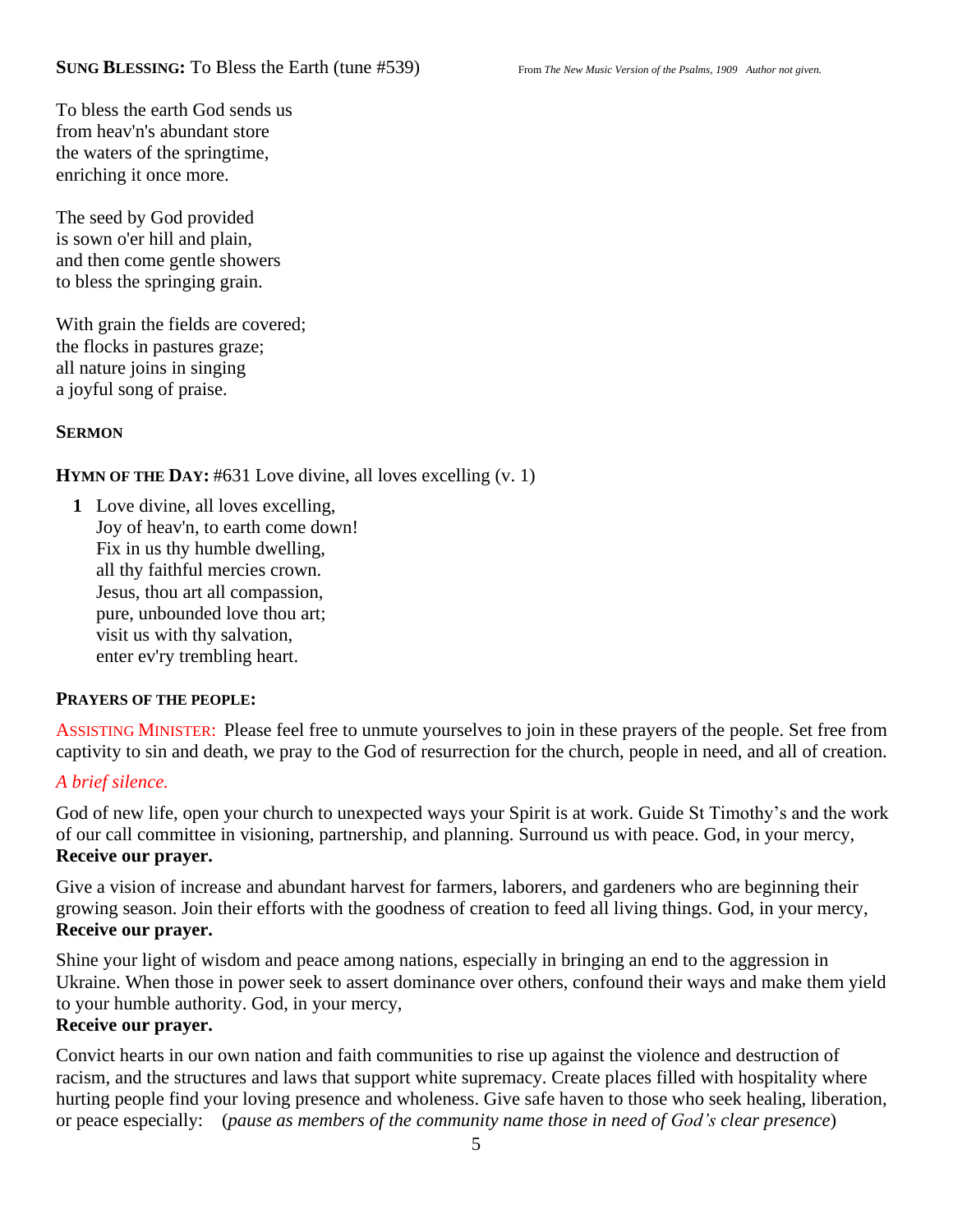#### God, in your mercy, **Receive our prayer.**

Uphold the work of ministries and organizations in our communities who assist people experiencing homelessness, citizens returning from prison, and all marginalized people especially the Interfaith Action of Evanston. Accomplish your will through their efforts. Bless our team, sharing your bread of life, as we prepare for our sack lunch and clothing distribution this week. God, in your mercy,

#### **Receive our prayer.**

And for what else do the people of God assembled here pray or give thanks?

 *(pause as members of the community raise thanks and concerns either muted or unmuted)* God, in your mercy, **Receive our prayer.**

Assemble your people at rivers, streams, and fonts, where we remember our baptism and welcome others into the communion of saints. Gather us with those who have died especially:

(pause as members of the community raise up the names of the blessed dead in whose communion we remain) Bring us to a day of rejoicing when we meet together at your river of life. God, in your mercy,

#### **Receive our prayer.**

PRESIDING MINISTER: In your mercy, O God, respond to these prayers, and renew us by your life-giving Spirit; through Jesus Christ, our Savior.

#### ALL: **Amen.**

#### **PEACE**

PRESIDING MINISTER: The peace of the Lord be with you all.

#### **OFFERING AND OFFERTORY PRAYER:**

In thanksgiving for all God has given us we offer the first fruits of our labors for the mission of the church and *the care of those in need. Mailed to St. Timothy's at 9000 Kildare Ave, Skokie, Il. 60076.*

PRESIDING MINISTER: We worship God with our offering.

ASSISTING MINISTER: Come Lord Jesus, be our guest, and let these gifts to all be blessed. ALL: **Feed us with your living bread, that all the world be clothed and fed. Amen.**

#### **EUCHARIST**

#### **THE GREAT THANKSGIVING**

PRESIDING MINISTER: The Lord be with you. ALL: **And also with you.** PRESIDING MINISTER: Lift up your hearts. ALL: **We lift them up to the Lord.** PRESIDING MINISTER: Let us give thanks to the Lord our God.

#### ALL: **It is right to give our thanks and praise.**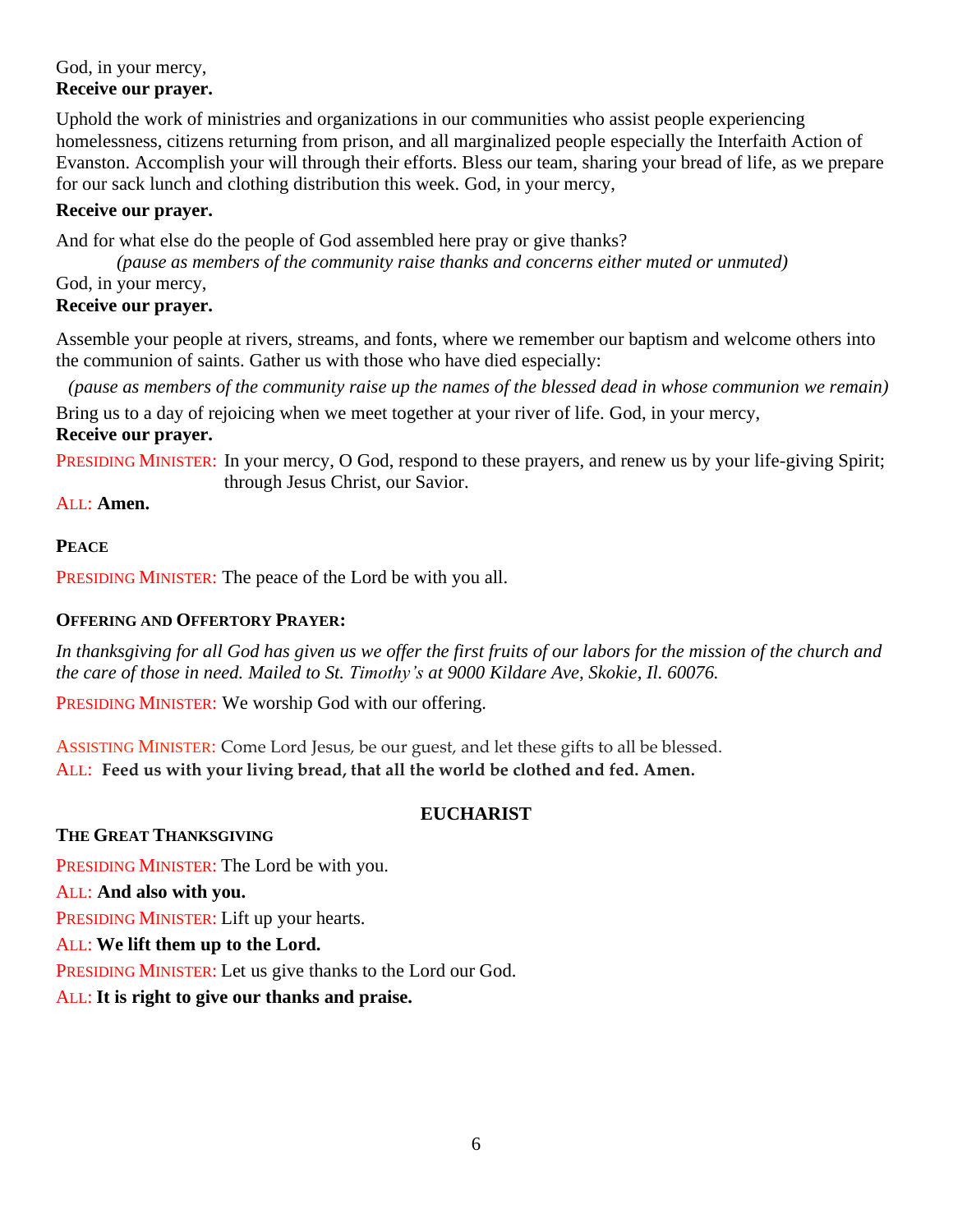#### **THANKSGIVING AT THE TABLE: EASTER**

|                           | PRESIDING MINISTER: Holy, living, and loving God,                              |
|---------------------------|--------------------------------------------------------------------------------|
|                           | we praise you for creating the heavens and the earth.                          |
|                           | We bless you for bringing Noah and his family through the waters of the flood, |
|                           | for freeing your people Israel from the bonds of slavery,                      |
|                           | and for sending your Son to be our Redeemer.                                   |
|                           | We give you thanks for Jesus                                                   |
|                           | who, living among us,                                                          |
|                           | healed the sick,                                                               |
|                           | fed the hungry,                                                                |
|                           | and with a love stronger than death,                                           |
|                           | gave his life for others.                                                      |
|                           | In the night in which he was betrayed,                                         |
|                           | our Lord Jesus took bread, and gave thanks;                                    |
|                           | broke it, and gave it to his disciples, saying:                                |
|                           | Take and eat; this is my body, given for you.                                  |
|                           | Do this for the remembrance of me.                                             |
|                           |                                                                                |
|                           | Again, after supper, he took the cup, gave thanks,                             |
|                           | and gave it for all to drink, saying:                                          |
|                           | This cup is the new covenant in my blood,                                      |
|                           | shed for you and for all people for the forgiveness of sin.                    |
|                           | Do this for the remembrance of me.                                             |
|                           | Remembering, therefore,                                                        |
|                           | his life-giving death and glorious resurrection,                               |
|                           | we await your promised life for all this dying world.                          |
|                           | And for this we pray: Come, Lord Jesus!                                        |
| <b>Come, Lord Jesus!</b>  |                                                                                |
|                           |                                                                                |
|                           | Breathe your Spirit on us and on this bread and cup:                           |
|                           | carry us in your arms from death to life,                                      |
|                           | that we may live as your chosen ones,                                          |
|                           | clothed in the righteousness of Christ.                                        |
|                           | And for this we pray: Come, Holy Spirit!                                       |
| <b>Come, Holy Spirit!</b> |                                                                                |
|                           | Through him all glory and honor is yours,                                      |
|                           | Almighty Father, with the Holy Spirit,                                         |
|                           |                                                                                |

in your holy Church, both now and forever.

#### ALL: **Amen**

#### **LORD'S PRAYER**

PRESIDING MINISTER: Gathered into one by the Holy Spirit, let us pray as Jesus taught us: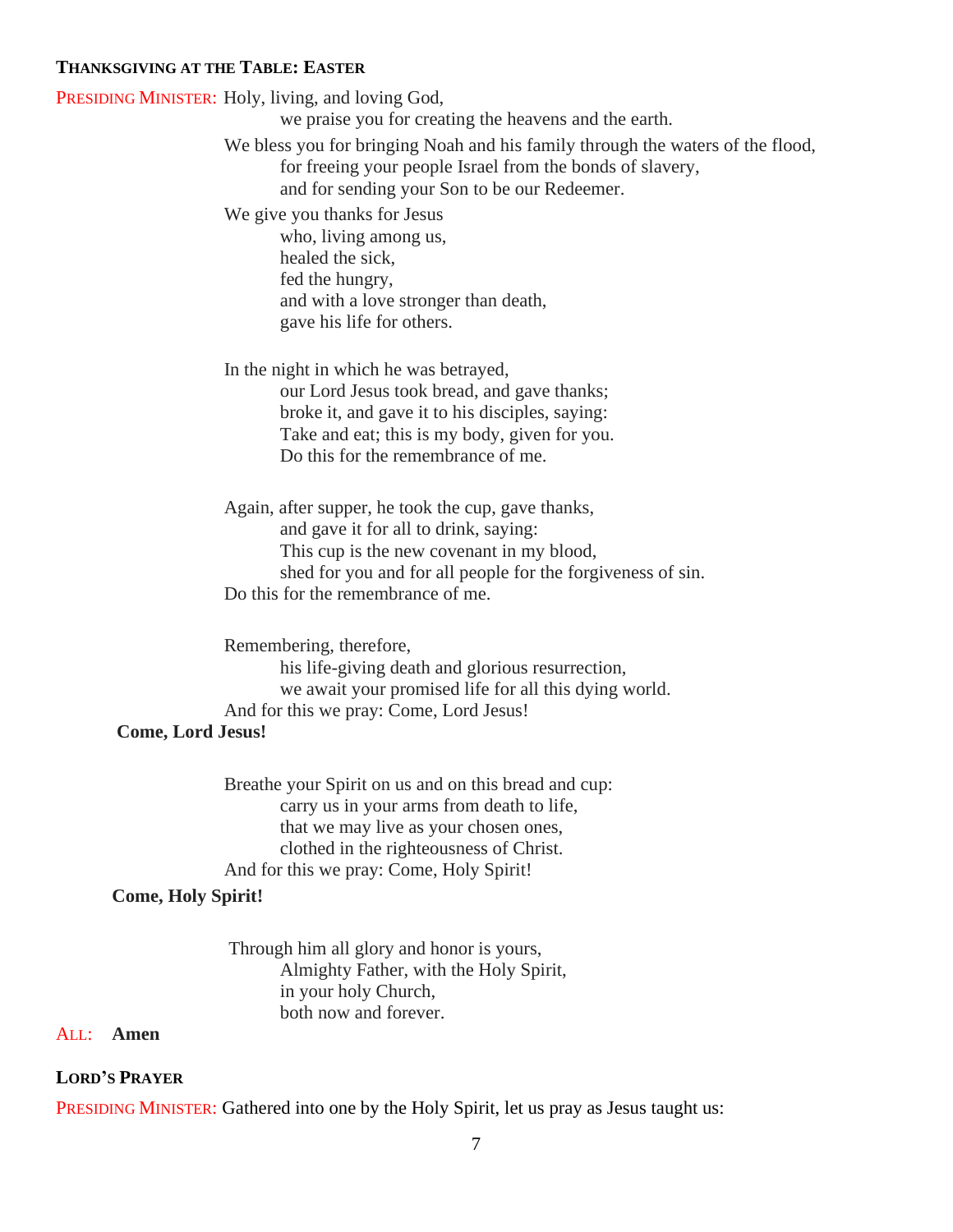#### ALL: **Our Father in heaven, hallowed be your name,**

 **your kingdom come, your will be done, on earth as in heaven. Give us today our daily bread. Forgive us our sins as we forgive those who sin against us. Save us from the time of trial, and deliver us from evil. For the kingdom, the power, and the glory are yours, now and forever. Amen.**

#### **COMMUNION**

PRESIDING MINISTER: Here is food and drink for the journey. Take and be filled. ALL: **Thanks be to God.** PRESIDING MINISTER: This is the body of Christ, given for you. PRESIDING MINISTER: This is the blood of Christ, shed for you.

#### **TABLE DISMISSAL**

PRESIDING MINISTER: May the body and blood of our Lord Jesus Christ, strengthen you, and keep you in God's grace.

#### ALL: **Amen**

#### **POST COMMUNION PRAYER**

| <b>ASSISTING MINISTER:</b> We give you thanks, generous God, |
|--------------------------------------------------------------|
| for in this bread and cup                                    |
| we have tasted the new heaven and earth                      |
| where hunger and thirst are no more.                         |
| Send us from this table as witnesses to the resurrection,    |
| that through our lives, all may know life in Jesus' name.    |

#### ALL: **Amen.**

#### **BENEDICTION**

PRESIDING MINISTER: God, the Author of life, Christ, the living Cornerstone, and the life-giving Spirit of adoption,  $\overline{+}$  bless you now and forever.

#### *ALL:* **Amen.**

**SENDING HYMN:** #763 My life flows on in endless song (v. 4)

**4** The peace of Christ makes fresh my heart, a fountain ever springing! All things are mine since I am his! How can I keep from singing?

#### **ANNOUNCEMENTS**

#### **DISMISSAL**

ASSISTING MINISTER: Alleluia! Christ is risen. ALL: **Christ is risen indeed. Alleluia!** ASSISTING MINISTER: Go in peace. Tell what God has done. ALL: **Thanks be to God.**

**POSTLUDE:** Variation on "To bless the earth God sends us" - Joh. Gottfr. Walther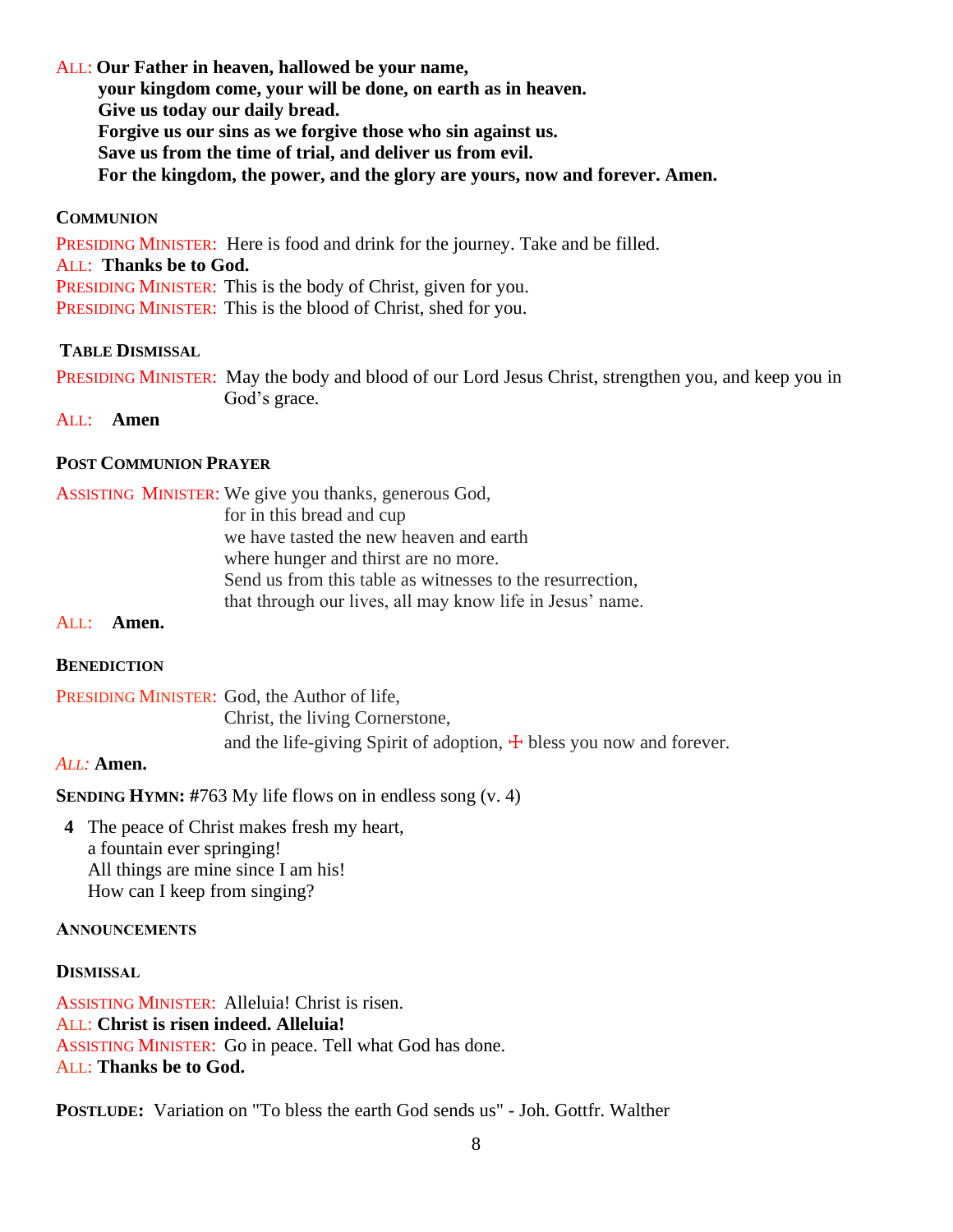#### **IN OUR PRAYERS**

#### **You are invited to pray for those listed throughout the week using this or another prayer:**

Living God, grant comfort in suffering to all who are in need of healing, especially (*speak names here*). When they are afraid, give them courage; when afflicted, give them patience; when dejected, give them hope; and when alone, assure them of the support of your holy people. We ask this through Christ our Lord. Amen.

#### **Sunday**

Lauren Presburg, Caitlin Presburg, David Nygard, Jim Nelson, John and Nancy Lang, Jonathan Steiner, The Family of Kenneth Johnston The Family of Dennis Davis Paul Luke, Phillip DeRosa, Louise Nygard

| <b>Monday</b>            | <b>Tuesday</b> | Wednesday     |
|--------------------------|----------------|---------------|
| Esther Hildner           | Janet Johnson  | Elaine Morgan |
| <b>Elizabeth Stanley</b> | Susan Jensen   | John Fergus   |
| Gina Topor               | Janet Mladic   |               |
|                          |                |               |
|                          |                |               |

#### **Thursday Friday Friday Saturday**

Christine Haeberlin Bobby Scott

Jim Henderson Richard Hobbs

Nancy Whitney Liam Hansen

**NOTE: We are happy to include friends and loved ones. Please contact the church office to renew or add a prayer request, or to let us know it is time for a prayer of thanksgiving.**

> The Rev. Dr. Kim L. Beckmann, Pastor (847) 676-1300 9000 Kildare Ave. Skokie, IL 60076 Main Office: stlc.stlcpastor@gmail.com www.sttimothyskokie.org